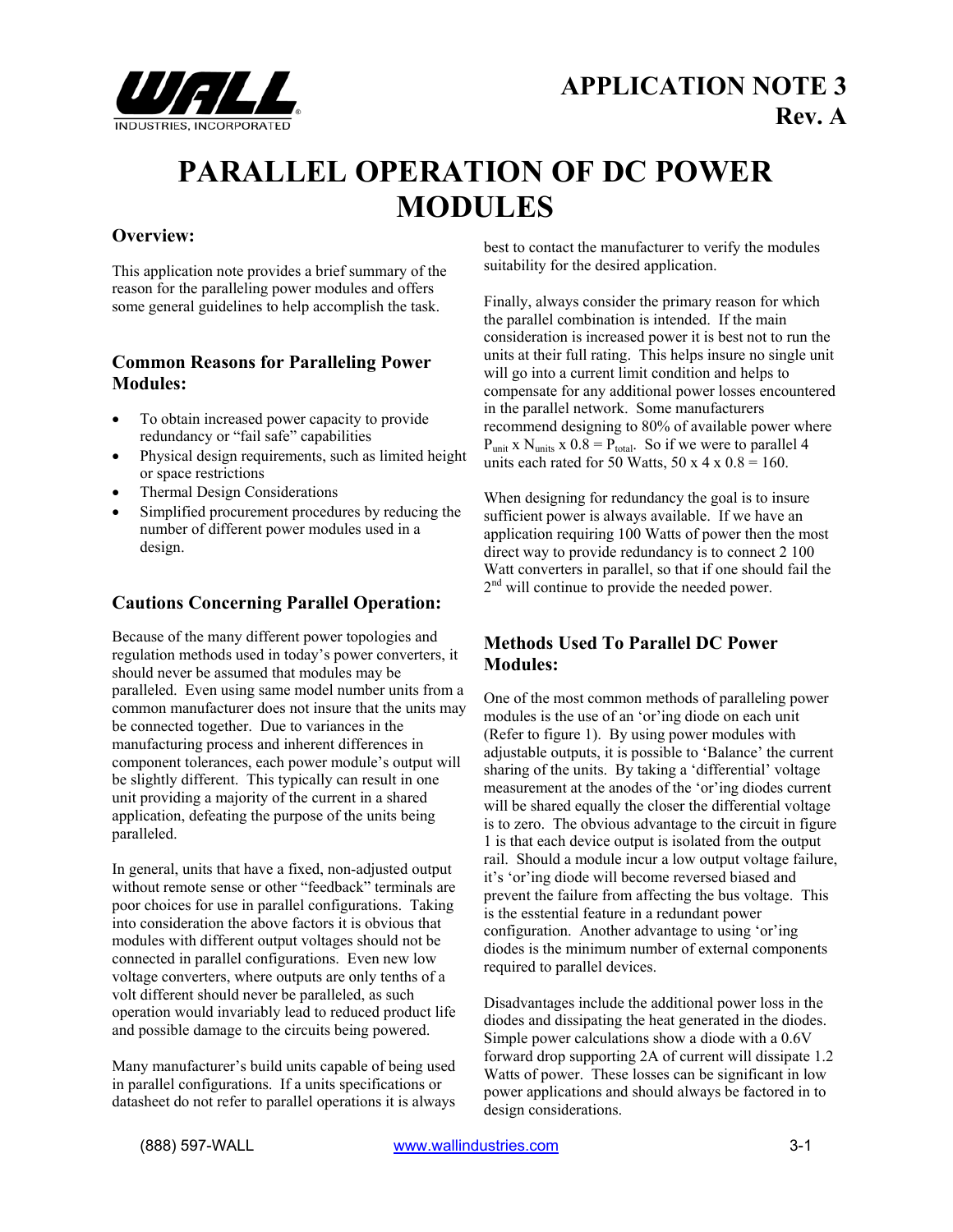

**APPLICATION NOTE 3 Rev. A**

The 'or'ing method of paralleling power modules can also be accomplished utilizing mechanical relays or fets, though each of these methods require additional components to support the different devices. Several semiconductor manufacturers now offer load share controllers to facilitate parallel power configurations. These devices generally depend upon the power module having remote sense terminals or some means of accessing the converters compensation network. Each controller monitors it's associated converters output current and shares a connection with the other controllers, which allow them to provide current balancing reference signals to each converter. Depending on the controller and level of voltage bus protection, desired implementations using load share controllers can become quite detailed. Refer to manufacturers data sheets to determine the appropriate controller for your application.

Most manufacturers who produce power converters designed to support parallel operation do so utilizing one of the following methods.

#### **Slope compensation:**

Basically, slope compensation converters rely upon voltage feedback and internal current sense to develop an optimized power 'window'. Increased current demand will cause a lowering of the ouput voltage which is turn lowers the current. Each converter in the parallel configuration then is able to 'self' regulate and provide equal amounts of power to the load. While slope compensation converters are capable of very good load sharing, characteristics care must be used in placement of the converters. Lead lengths of traces or wire should be kept equal as differences in impedance of as little as 20 milliohms can have a significant impact on load sharing characteristics.

### **Forced Current Sharing:**

Perhaps the most reliable method used to parallel modules is known as forced current share. In this method each converter has an external parallel connector (or P-terminal) which connects to it's internal regulation circuitry. By connecting units Parallel links a 'summed' compensation signal is applied to each unit, forcing them to share the applied load. When using units that utilized forced current sharing refer to manufacturer's data for proper methods of shielding the interconnecting load so stray voltages are not injected into the unit. Also check if there is a maximum

impedance the parallel connector cannot exceed, this will sometimes be listed as a fan-out or maximum units that may be connected.

#### **Summary:**

We have given a brief review of reasons to parallel DC converters, touched upon some of the drawbacks involved in such installations and looked at some of the more common methods used to accomplish parallel operation of power modules. Our intention is to provide some quick reference points for the design engineer to keep in mind during initial system development. Always check with the manufacturers application representative to insure the power module you are considering is compatible with your implementation.